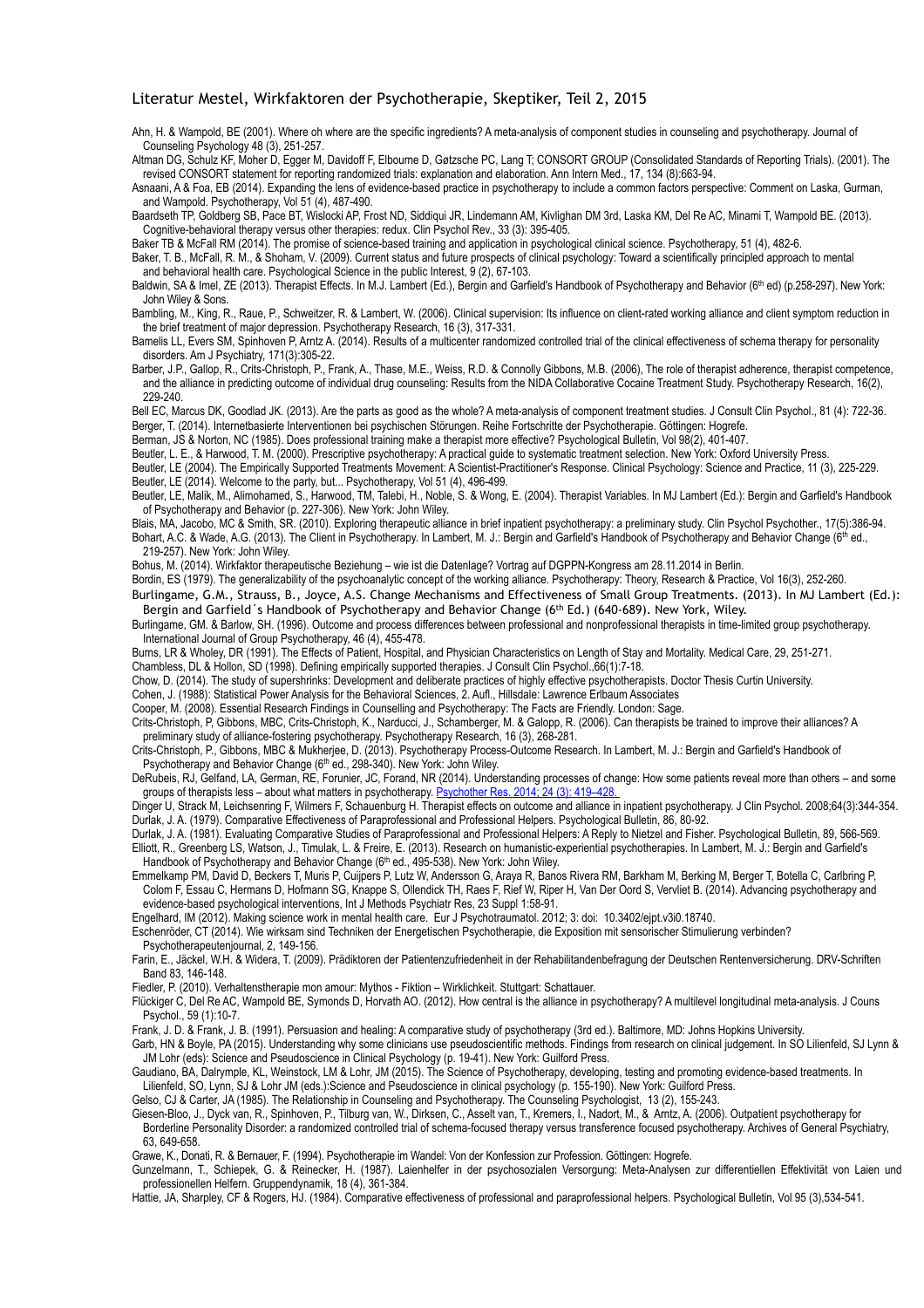Henry, W.P., Schacht, T.E., Strupp, H.H. (1986): Structural analysis of social behavior: Application to a study of interpersonal process of differential psychotherapeutic outcome. Journal of Consulting and Clinical Psychology, 54, 27-31.

Henry, W.P., Strupp, H.H., Butler, S.F., Schacht, T.E., & Binder, J.L. (1993). Effects of training in time-limited dynamic psychotherapy: Changes in therapist behavior. Journal of Consulting and Clinical Psychology, 61:3, 434-440.

Herr, L., Mingebach, T., Becker, K., Christiansen, H. & Kamp-Becker, I. (2015). Wirksamkeit elternzentrierter Interventionen bei Kindern im Alter von zwei bis zwölf Jahren. Kindheit und Entwicklung, 24, 6-19.

Hill CE & Knox, S. (2013). Training and supervision in psychotherapy. In Lambert, M. J.: Bergin and Garfield's Handbook of Psychotherapy and Behavior Change (6<sup>th</sup> ed., 775-811). New York: John Wiley.

Hofmann, SG, Asnaani, A., Vonk, IJJ, Sawyer, AT & Fang, A. (2012). The Efficacy of Cognitive Behavioral Therapy: A Review of Meta-analyses. Cognit Ther Res.,36 (5): 427–440.

Hofmann, SG.; Barlow, DH. (2014). Evidence-based psychological interventions and the common factors approach: The beginnings of a rapprochement? Psychotherapy, Vol 51 (4), 510-513.

Hoglend, P. (2014). Exploration of the patient-therapist relationship in psychotherapy. [Am J Psychiatry.,](http://www.ncbi.nlm.nih.gov/pubmed/25017093) 171 (10): 1056-66.

Howard, K.I., Kopta, S.M., Krause, M.S., & Orlinsky, D.E. (1986). The dose-effect relationship in psychoterahpy. American Psychologist, 41, 159-164. Huber, D, Zimmermann, J., Henrich, G. & Klug, G. (2012). Comparison of cognitive-behaviour therapy with psychoanalytic and psychodynamic therapy for depressed

patients – A three-year follow-up study. Zeitschrift für Psychosomatische Medizin und Psychotherapie, 58, 299–316. [Jacobson NS](http://www.ncbi.nlm.nih.gov/pubmed/?term=jacobson%2520ns%255bauthor%255d&cauthor=true&cauthor_uid=8871414), [Dobson KS,](http://www.ncbi.nlm.nih.gov/pubmed/?term=dobson%2520ks%255bauthor%255d&cauthor=true&cauthor_uid=8871414) [Truax PA](http://www.ncbi.nlm.nih.gov/pubmed/?term=truax%2520pa%255bauthor%255d&cauthor=true&cauthor_uid=8871414), [Addis ME](http://www.ncbi.nlm.nih.gov/pubmed/?term=addis%2520me%255bauthor%255d&cauthor=true&cauthor_uid=8871414), [Koerner K,](http://www.ncbi.nlm.nih.gov/pubmed/?term=koerner%2520k%255bauthor%255d&cauthor=true&cauthor_uid=8871414) [Gollan JK,](http://www.ncbi.nlm.nih.gov/pubmed/?term=gollan%2520jk%255bauthor%255d&cauthor=true&cauthor_uid=8871414) [Gortner E,](http://www.ncbi.nlm.nih.gov/pubmed/?term=gortner%2520e%255bauthor%255d&cauthor=true&cauthor_uid=8871414) [Prince SE.](http://www.ncbi.nlm.nih.gov/pubmed/?term=prince%2520se%255bauthor%255d&cauthor=true&cauthor_uid=8871414) (1996). A component analysis of cognitive-behavioral treatment for

depression. [J Consult Clin Psychol.,](http://www.ncbi.nlm.nih.gov/pubmed/8871414) 64 (2): 295-304.

Jung, K. & Steil, R. (2013). A Randomized Controlled Trial on Cognitive Restructuring and Imagery Modification to Reduce the Feeling of Being Contaminated in Adult Survivors of Childhood Sexual Abuse Suffering from PTSD. Psychotherapy and Psychosomatics, 82(4):213-20.

Kazdin, AE (2007). Mediators and mechanisms of change in psychotherapy research. Annu Rev Clin Psychol, 3:1-27.

Kiesewetter, K. & Kiesewetter C. (2010). Franz Anton Mesmers Leben und Lehre: mit einer Vorgeschichte des Mesmerismus, Hypnotismus und Somnambulismus. Leipzig: Bohmeier.

Kindt, H. & Berger, M. (2009). Selbsterfahrung – essenziell oder verzichtbar? Neurotransmitter, 3, 12-14.

[Knaevelsrud C](http://www.ncbi.nlm.nih.gov/pubmed/?term=knaevelsrud%2520c%255bauthor%255d&cauthor=true&cauthor_uid=17442125), [Maercker A.](http://www.ncbi.nlm.nih.gov/pubmed/?term=maercker%2520a%255bauthor%255d&cauthor=true&cauthor_uid=17442125) (2007). Internet-based treatment for PTSD reduces distress and facilitates the development of a strong therapeutic alliance: a randomized controlled clinical trial. BMC Psychiatry, 19, 7:13.

Kraus, DR, Castonguay, L., Boswell, JF, Nordberg, SS & Hayes, JA (2011). Therapist effectiveness: Implications for accountability and patient care. Psychotherapy Research, 21(3): 267-276.

Kröner-Herwig, B. (2004). Die Wirksamkeit von Verhaltenstherapie bei psychischen Störungen von Erwachsenen sowie Kindern und Jugendlichen. Expertise zur empirischen Evidenz des Psychotherapieverfahrens Verhaltenstherapie. Tübingen: DGVT-Verlag.

Kyrouz EM, Humphreys K & Loomis C. A review on research on the effectiveness of self-help mutual aid groups. In: White BJ & Madara, EJ (eds.) The Self-help Group Sourcebook (7. ed. p. 71-82). Denville, NJ: American Self-Help Clearinghouse.

Laireiter, AR (2000) (Hrsg.). Selbsterfahrung in Psychotherapie und Verhaltenstherapie: Empirische Befunde Sondereinband. Tübingen: DGVT-Verlag.

Laireiter, A. (2009). Zur funktionalen Äquivalenz von Sozialer Unterstützung und Psychotherapie. In Röhrle, B. & Laireiter, A.R. (Hrsg.) Soziale Unterstützung und Psychotherapie (S. 123-225). Tübingen: DGVT-Verlag.

Laireiter, A-R. (2014). Selbsterfahrung in der Psychotherapie. Die Ergebnislage. In SB Gahleitner, R. Reichel, B. Schigl & A. Leitner (Hrsg.): Wann sind wir gut genug? Selbstreflexion, Selbsterfahrung und Selbstsorge in Psychotherapie, Beratung und Supervision (S. 74-90). Weinheim: Beltz.

Lampe, A., Mitmansgruber, H., Gast, U., Schüssler, G. & Reddemann, L. (2008). Therapieevaluation der Psychodynamisch Imaginativen Traumatherapie (PITT) im stationären Setting. Neuropsychiatrie, 22, 3, 189-197.

[Laska KM](http://www.ncbi.nlm.nih.gov/pubmed/?term=laska%2520km%255bauthor%255d&cauthor=true&cauthor_uid=24377408), [Gurman AS,](http://www.ncbi.nlm.nih.gov/pubmed/?term=gurman%2520as%255bauthor%255d&cauthor=true&cauthor_uid=24377408) [Wampold BE](http://www.ncbi.nlm.nih.gov/pubmed/?term=wampold%2520be%255bauthor%255d&cauthor=true&cauthor_uid=24377408). (2014). Expanding the lens of evidence-based practice in psychotherapy: a common factors perspective. [Psychotherapy \(Chic\),](http://www.ncbi.nlm.nih.gov/pubmed/24377408)51 (4): 467-81.

Leichsenring F, Salzer S, Beutel ME, Herpertz S, Hiller W, Hoyer J, Huesing J, Joraschky P, Nolting B, Poehlmann K, Ritter V, Stangier U, Strauss B, Tefikow S, Teismann T, Willutzki U, Wiltink J, Leibing E. (2014). [Long-term outcome of psychodynamic therapy and cognitive-behavioral therapy in social anxiety disorder.](http://www.ncbi.nlm.nih.gov/pubmed/25016974) Am J Psychiatry, 171 (10): 1074-82.

L[eon, SC, Martinovich, Z., Lutz, W. & Lyons, JS \(2005\). The effect of therapist experience on psychotherapy outcomes. Clinical Psychology & Psychotherapy, Volume 12](http://onlinelibrary.wiley.com/doi/10.1002/cpp.v12:6/issuetoc)  (6), 417–426.

Liebherz, S, Rabung, S (2013) Wirksamkeit psychotherapeutischer Krankenhausbehandlung im deutschsprachigen Raum: Eine Meta-Analyse Psychotherapie, Psychosomatik, medizinische Psychologie, 63, 355-364.

Liebherz, S. & Rabung, S. (2015). Do Patients' Symptoms and Interpersonal Problems Improve in Psychotherapeutic Hospital Treatment in Germany? - A Systematic Review and Meta-Analysis. PLOS One, DOI: 10.1371/journal.pone.0105329

[Lilienfeld SO](http://www.ncbi.nlm.nih.gov/pubmed/?term=lilienfeld%2520so%255bauthor%255d&cauthor=true&cauthor_uid=23647856), [Ritschel LA](http://www.ncbi.nlm.nih.gov/pubmed/?term=ritschel%2520la%255bauthor%255d&cauthor=true&cauthor_uid=23647856), [Lynn SJ](http://www.ncbi.nlm.nih.gov/pubmed/?term=lynn%2520sj%255bauthor%255d&cauthor=true&cauthor_uid=23647856), [Cautin RL](http://www.ncbi.nlm.nih.gov/pubmed/?term=cautin%2520rl%255bauthor%255d&cauthor=true&cauthor_uid=23647856), [Latzman RD](http://www.ncbi.nlm.nih.gov/pubmed/?term=latzman%2520rd%255bauthor%255d&cauthor=true&cauthor_uid=23647856). (2013). Why many clinical psychologists are resistant to evidence-based practice: root causes and constructive remedies. [Clin Psychol Rev.,](http://www.ncbi.nlm.nih.gov/pubmed/23647856)33(7): 883-900.

Lilienfeld, S. O. (2007). Psychological treatments that cause harm. Perspectives on Psychological Science, 2, 53–70.

Lilienfeld, SO, Lynn, SJ & Lohr JM (eds.) (2015). Science and Pseudoscience in Clinical Psychology. New York: Guilford Press.

Linden, M. & Strauss, B. (2012). Risiken und Nebenwirkungen von Psychotherapie: Erfassung, Bewältigung, Risikovermeidung. Berlin: MWV Medizinisch Wissenschaftliche Verlagsgesellschaft.

Lohr, JM, Gist, R., Deacon, B., Devilly, GJ & Varker, T. (2015). Science- and Non-Science-Based Treatments for Trauma-Related Stress Disorders. In SO Lilienfeld, SJ Lynn & JM Lohr (eds): Science and Pseudoscience in Clinical Psychology (p. 277-321). New York: Guilford Press.

Lüdtke, R. (2006). Statistischer Kommentar zur Publikation von Prof. Diener. Deutsche Zeitschrift für Akupunktur, 49, 2, 42-43.

[Ma](http://www.ncbi.nlm.nih.gov/pubmed/?term=marcus%2520dk%255bauthor%255d&cauthor=true&cauthor_uid=25238455)[rcus DK, O](http://www.ncbi.nlm.nih.gov/pubmed/?term=marcus+2014+meta-analysis+dodo)['](http://www.ncbi.nlm.nih.gov/pubmed/?term=o%2527connell%2520d%255bauthor%255d&cauthor=true&cauthor_uid=25238455)[Connell D, Norris AL, Sawaqdeh A. \(2014\). Is the Dodo bird endangered in the 21st century? A meta-analysis of treatment comparison studies. Clin Psychol](http://www.ncbi.nlm.nih.gov/pubmed/?term=marcus+2014+meta-analysis+dodo)  Rev., 34 (7): 519-30.

Margraf, J. (2009). Kosten und Nutzen der Psychotherapie. Eine kritische Literaturauswertung. Heidelberg: Springer Medizinverlag.

[McHugh RK](http://www.ncbi.nlm.nih.gov/pubmed/?term=mchugh%2520rk%255bauthor%255d&cauthor=true&cauthor_uid=23842011), [Whitton SW](http://www.ncbi.nlm.nih.gov/pubmed/?term=whitton%2520sw%255bauthor%255d&cauthor=true&cauthor_uid=23842011), [Peckham AD,](http://www.ncbi.nlm.nih.gov/pubmed/?term=peckham%2520ad%255bauthor%255d&cauthor=true&cauthor_uid=23842011) [Welge JA,](http://www.ncbi.nlm.nih.gov/pubmed/?term=welge%2520ja%255bauthor%255d&cauthor=true&cauthor_uid=23842011) [Otto MW.](http://www.ncbi.nlm.nih.gov/pubmed/?term=otto%2520mw%255bauthor%255d&cauthor=true&cauthor_uid=23842011) (2013). Patient preference for psychological vs pharmacologic treatment of psychiatric disorders: a metaanalytic review. J Clin Psychiatry,74(6): 595-602.

[McKay KM1](http://www.ncbi.nlm.nih.gov/pubmed/?term=mckay%2520km%255bauthor%255d&cauthor=true&cauthor_uid=16503356) , [Imel ZE](http://www.ncbi.nlm.nih.gov/pubmed/?term=imel%2520ze%255bauthor%255d&cauthor=true&cauthor_uid=16503356), [Wampold BE](http://www.ncbi.nlm.nih.gov/pubmed/?term=wampold%2520be%255bauthor%255d&cauthor=true&cauthor_uid=16503356). (2006). Psychiatrist effects in the psychopharmacological treatment of depression. [J Affect Disord.,](http://www.ncbi.nlm.nih.gov/pubmed/16503356) 92 (2-3): 287-90.

Mehrabi, F. (2012). Der Zusammenhang von Bindung, therapeutischer Allianz und Therapieerfolg bei der Therapie von Sozialer Phobie:Ein Vergleich zwischen kognitiver Verhaltenstherapie und psychodynamischer Kurzzeittherapie. Unveröffentlichte Diplomarbeit: Universität Jena.

[Mendel R](http://www.ncbi.nlm.nih.gov/pubmed/?term=mendel%2520r%255bauthor%255d&cauthor=true&cauthor_uid=21119149), [Hamann J,](http://www.ncbi.nlm.nih.gov/pubmed/?term=hamann%2520j%255bauthor%255d&cauthor=true&cauthor_uid=21119149) [Traut-Mattausch E,](http://www.ncbi.nlm.nih.gov/pubmed/?term=traut-mattausch%2520e%255bauthor%255d&cauthor=true&cauthor_uid=21119149) [Bühner M](http://www.ncbi.nlm.nih.gov/pubmed/?term=b%25c3%25bchner%2520m%255bauthor%255d&cauthor=true&cauthor_uid=21119149), [Kissling W,](http://www.ncbi.nlm.nih.gov/pubmed/?term=kissling%2520w%255bauthor%255d&cauthor=true&cauthor_uid=21119149) [Frey D](http://www.ncbi.nlm.nih.gov/pubmed/?term=frey%2520d%255bauthor%255d&cauthor=true&cauthor_uid=21119149). (2010). 'What would you do if you were me, doctor?': randomised trial of psychiatrists' personal v. professional perspectives on treatment recommendations. [Br J Psychiatry.,](http://www.ncbi.nlm.nih.gov/pubmed/21119149)197(6):441-7.

[Mergl R](http://www.ncbi.nlm.nih.gov/pubmed/?term=mergl%2520r%255bauthor%255d&cauthor=true&cauthor_uid=20975325), [Henkel V,](http://www.ncbi.nlm.nih.gov/pubmed/?term=henkel%2520v%255bauthor%255d&cauthor=true&cauthor_uid=20975325) [Allgaier AK](http://www.ncbi.nlm.nih.gov/pubmed/?term=allgaier%2520ak%255bauthor%255d&cauthor=true&cauthor_uid=20975325), [Kramer D,](http://www.ncbi.nlm.nih.gov/pubmed/?term=kramer%2520d%255bauthor%255d&cauthor=true&cauthor_uid=20975325) [Hautzinger M](http://www.ncbi.nlm.nih.gov/pubmed/?term=hautzinger%2520m%255bauthor%255d&cauthor=true&cauthor_uid=20975325), [Kohnen R](http://www.ncbi.nlm.nih.gov/pubmed/?term=kohnen%2520r%255bauthor%255d&cauthor=true&cauthor_uid=20975325), [Coyne J](http://www.ncbi.nlm.nih.gov/pubmed/?term=coyne%2520j%255bauthor%255d&cauthor=true&cauthor_uid=20975325) & [Hegerl U.](http://www.ncbi.nlm.nih.gov/pubmed/?term=hegerl%2520u%255bauthor%255d&cauthor=true&cauthor_uid=20975325) (2009). Are treatment preferences relevant in response to serotonergic

antidepressants and cognitive-behavioral therapy in depressed primary care patients? Results from a randomized controlled trial including a patients' choice arm. [Psychother Psychosom,](http://www.ncbi.nlm.nih.gov/pubmed/20975325)80(1):39-47.

Mestel, R. (2014). Wirkfaktoren in der (Richtlinien-) Psychotherapie. Teil 1. Skeptiker, 4, 4-15.

Mestel, R. (2015). Zusammenhänge zwischen Therapiedauer und stationärem Therapieerfolg (GSI-Differenz) bei allen Akut- und Rehapatienten der HELIOS Klinik Bad Grönenbach von 1993-2013 mit vollständigen prä und post Datensätzen. Unveröffentlichtes Arbeitspapier.

Mestel, R., Erdmann, A., Schmid, M., Klingelhöfer, J., Stauss, K. & Hautzinger, M. (2000a). 1-3 Jahres Katamnese bei 800 stationär behandelten depressiven Patienten. In Bassler, M. (Hrsg.): Leitlinien zur stationären Psychotherapie: Pro und Kontra (S. 243 - 273). Gießen: Psychosozial Verlag.

Mestel, R., Stalder, K., von Wahlert, J. & Hautzinger, M. (2012). Frühes Ansprechen auf stationäre psychosomatische Rehabilitation als Prädiktor bei depressiven Patienten. Poster mit Vortrag auf dem DKPM/DGPM Kongress 2012 in München am 30.3.2012.

Mestel, R., Vogler, J. & Klingelhöfer, J. (2002). Katamnesen mit AngstpatientInnen nach psychodynamischer verglichen mit kombiniert psychodynamischverhaltenstherapeutischer stationärer Psychotherapie. In Bassler, M. (Hrsg.): Stationäre Gruppenpsychotherapie (S. 50 – 97). Psychosozial Verlag: Gießen.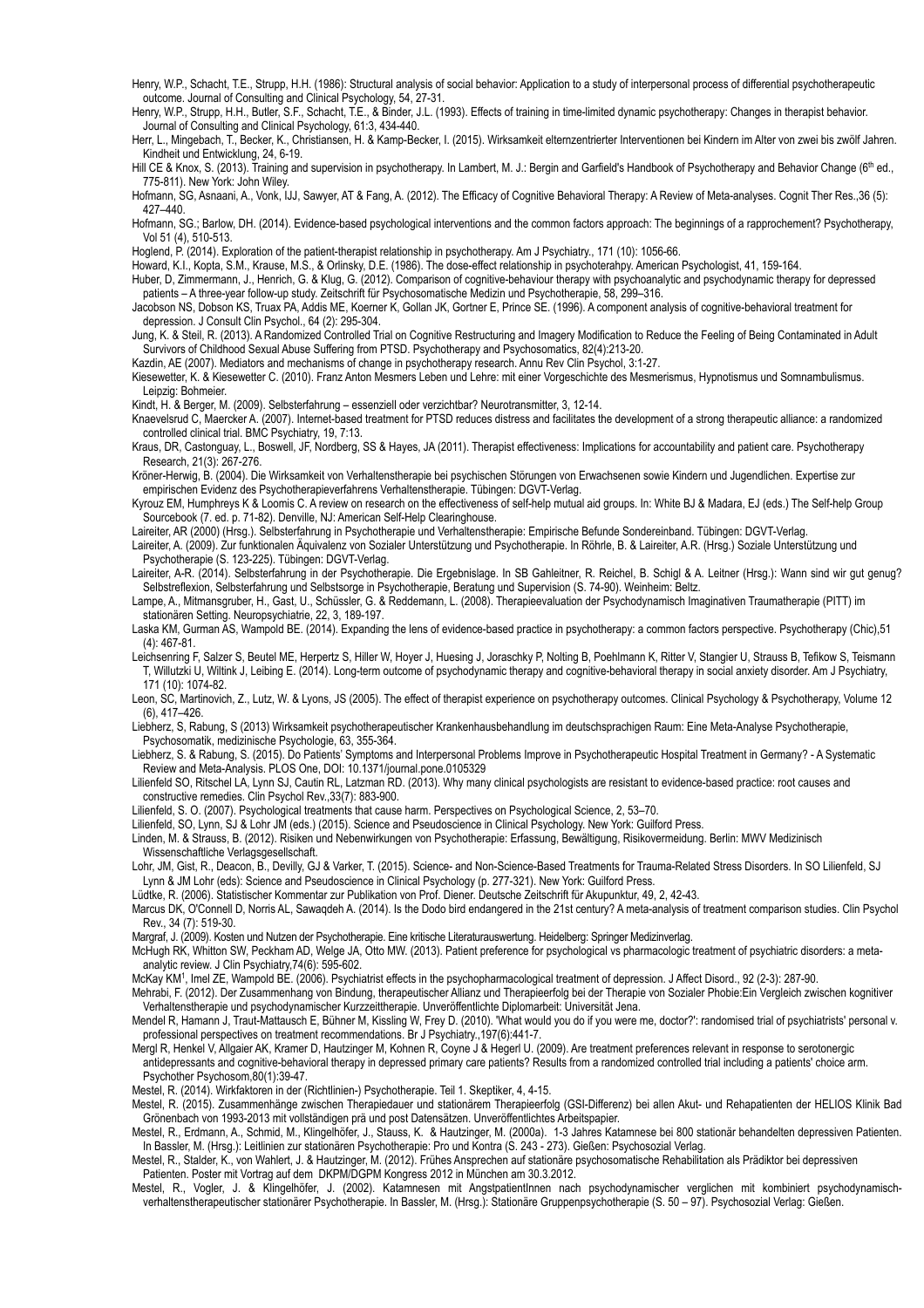Mestel, R., Neeb, K., Hauke, B., Klingelhöfer, J. & Stauss, K. (2000b). Zusammenhänge zwischen der Therapiezeitverkürzung und dem Therapieerfolg bei depressiven Patienten. In Bassler, M. (Hrsg.): Wirkfaktoren von stationärer Psychotherapie (S. 98 - 146). Gießen: Psychosozial Verlag.

Miller, S., Wampold, BE & Varhely, K. (2008). Direct comparisons of treatment modalities for youth disorders: a meta-analysis. Psychotherapy Research, 18:1, 5 – 14. Miller, SD, Hubble, MA, Chow, DL & Seidel, JA. (2013). The outcome of psychotherapy: Yesterday, today, and tomorrow. Psychotherapy, 50 (1), 88-97.

[Munder T](http://www.ncbi.nlm.nih.gov/pubmed/?term=munder%2520t%255bauthor%255d&cauthor=true&cauthor_uid=23500154), [Brütsch O](http://www.ncbi.nlm.nih.gov/pubmed/?term=br%25c3%25bctsch%2520o%255bauthor%255d&cauthor=true&cauthor_uid=23500154), [Leonhart R](http://www.ncbi.nlm.nih.gov/pubmed/?term=leonhart%2520r%255bauthor%255d&cauthor=true&cauthor_uid=23500154), [Gerger H,](http://www.ncbi.nlm.nih.gov/pubmed/?term=gerger%2520h%255bauthor%255d&cauthor=true&cauthor_uid=23500154) [Barth J](http://www.ncbi.nlm.nih.gov/pubmed/?term=barth%2520j%255bauthor%255d&cauthor=true&cauthor_uid=23500154). (2014). Researcher allegiance in psychotherapy outcome research: an overview of reviews. [Clin Psychol Rev.](http://www.ncbi.nlm.nih.gov/pubmed/23500154),33 (4), 501-11.

Neuner, F. (2008). Stabilisierung vor Konfrontation in der Traumatherapie-Grundregel oder Mythos? Verhaltenstherapie, 18, 109-118.

Norcross JC & Lambert, MJ (2011b). Evidence-based therapy relationships. In Norcross JC (ed.). Relationships that work (2<sup>nd</sup> ed). Oxford: Oxford: Oxford University Press. Norcross JC (ed.). (2011). Relationships that work (2<sup>nd</sup> ed). Oxford: Oxford University Press.

[Norcross JC](http://www.ncbi.nlm.nih.gov/pubmed/?term=norcross%2520jc%255bauthor%255d&cauthor=true&cauthor_uid=21401268), [Lambert MJ](http://www.ncbi.nlm.nih.gov/pubmed/?term=lambert%2520mj%255bauthor%255d&cauthor=true&cauthor_uid=21401268). (2011a). Psychotherapy relationships that work II.Psychotherapy, 48(1): 4-8.

Norcross, JC.; Wampold, BE. (2011). Evidence-based therapy relationships: Research conclusions and clinical practices. Psychotherapy, Vol 48(1), 98-102.

Ogles, BM (2013). Measuring Change in Psychotherapy Research. In M.J. Lambert (Ed.), Bergin and Garfield's Handbook of Psychotherapy and Behavior (6<sup>th</sup> ed) (p. 134-166). New York: John Wiley & Sons.

Orlinsky, D.E., Grawe, K. & Parks, B.K. (1994). Process and Outcome in psychotherpy - noch einmal. In A.E. Bergin & S.L. Garfield (eds.), Handbook of Psychotherapy and Behavior Change (4the ed). New York: John Wiley & Sons. 270-378.

Oster, J., Müller, G. & von Wietersheim, J. (2009). "Wer profitiert?" - Patientenmerkmale als Erfolgsprädiktoren in der psychosomatischen Rehabilitation. Die Rehabilitation, 48, 95-102.

Pignotti, M. & Thyer, BA (2015). New Age and related novel unsupported therapies in mental health practice. In SO Lilienfeld, SJ Lynn & JM Lohr (eds): Science and Pseudoscience in Clinical Psychology (p. 191-209). New York: Guilford Press.

Raue, PJ., Goldfield, MR & Barkham, M. (1997). The Therapeutic Alliance in Psychodynamic-Interpersonal and Cognitive-Behavioral Therapy. Journal of Consulting and Clinical Psychology, 65 (4), 582-587.

Reuter, L., Bengel, J. & Scheidt, CE (2014). Therapie-Non-Response in der psychosomatischen Krankenhausbehandlung und Rehabilitation - Eine systematische Übersicht. Zeitschrift für Psychosomatische Medizin und Psychotherapie, 60 (2), S. 121-145.

[Rie](http://www.ncbi.nlm.nih.gov/pubmed/?term=riedel-heller%2520sg%255bauthor%255d&cauthor=true&cauthor_uid=15685409)[del-Heller SG, Matschinger H, Angermeyer MC. \(2005\). Mental disorders--who and what might help? Help-seeking and treatment preferences of the lay public. Soc](http://www.ncbi.nlm.nih.gov/pubmed/15685409)  Psychiatry Psychiatr Epidemiol.,40 (2):167-74.

Rogers, C. (1981). Der neue Mensch (10. Auflage 2015). Stuttgart: Klett-Cotta.

Röhrle, B. & Laireiter, A.R. (2009) (Hrsg.). Soziale Unterstützung und Psychotherapie. Tübingen: DGVT-Verlag.

Röhrle, B. & Strouse, J. (2008). Influence of social support on success of therapeutic interventions: A Meta-Analytic Review. Psychotherapy, Theory, Research, Practice, Training. 45, (4), 464-476.

Röhrle, B. & Strouse, J. (2009). Der Einfluss sozialer Netzwerke auf den psychotherapeutischen Erfolg - eine Meta-Analyse. In Röhrle, B. & Laireiter, A.R. (Hrsg.) Soziale Unterstützung und Psychotherapie (S. 277-296). Tübingen: DGVT-Verlag.

[Rosenzweig, S.](http://en.wikipedia.org/wiki/saul_rosenzweig) (1936). Some implicit common factors in diverse methods of psychotherapy. [American Journal of Orthopsychiatry,](http://en.wikipedia.org/wiki/american_journal_of_orthopsychiatry) 6 (3), 412–15.

Roth, A. & Fonagy, P. (2005). What Works for Whom? A Critical Review of Psychotherapy Research (2nd edn). New York: Guilford Press. 2005.

Rounsaville, BJ & Carroll, KM (2002). Commentary on Dodo Bird Revisited: Why Aren't We Dodos Yet? Clinical Psychology: Science and Practice, 9 (1), 17-20

Safran, J.D., Muran, J.C., & Eubanks-Carter, C. (2011). Repairing alliance ruptures. Psychotherapy, 48:1, 80-87.

Sartory, G. (2009). Macht Selbsterfahrung bessere Psychotherapeuten? Verhaltenstherapie, 19, 53-55

[Saxon D](http://www.ncbi.nlm.nih.gov/pubmed/?term=saxon%2520d%255bauthor%255d&cauthor=true&cauthor_uid=22663902), [Barkham M](http://www.ncbi.nlm.nih.gov/pubmed/?term=barkham%2520m%255bauthor%255d&cauthor=true&cauthor_uid=22663902). (2012). Patterns of therapist variability: therapist effects and the contribution of patient severity and risk. [J Consult Clin Psychol.,](http://www.ncbi.nlm.nih.gov/pubmed/22663902)80 (4):535-46. Schauer, M. & Ruf-Leuschner, M. (2014). Lifeline in der Narrativen Expositionstherapie. Psychotherapeut, 59(3), 226-238.

Schubbe, O. (2014). EMDR, Brainspotting und Somatic Experiencing in der Behandlung von Traumafolgestörungen. Psychotherapeutenjournal, 2, 156-163.

Siev, J, Huppert, J, & Chambless, DL (2009). The Dodo Bird, treatment technique, and disseminating empirically supported treatments. The Behavior Therapist, 32 (4), 69, 71-76.

Sloane, R. B., Staples, F. R., Cristol, A. H., Yorkston, N. J. & Whipple, K. (1975). Short-term analytically oriented psychotherapy versus behaviour therapy. American Journal of Psychiatry, 132 (4), 373-377.

[Smith-Hansen L](http://www.ncbi.nlm.nih.gov/pubmed/?term=smith-hansen%2520l%255bauthor%255d&cauthor=true&cauthor_uid=21639658), [Constantino MJ](http://www.ncbi.nlm.nih.gov/pubmed/?term=constantino%2520mj%255bauthor%255d&cauthor=true&cauthor_uid=21639658), [Piselli A,](http://www.ncbi.nlm.nih.gov/pubmed/?term=piselli%2520a%255bauthor%255d&cauthor=true&cauthor_uid=21639658) [Remen AL](http://www.ncbi.nlm.nih.gov/pubmed/?term=remen%2520al%255bauthor%255d&cauthor=true&cauthor_uid=21639658). (2011). Preliminary results of a video-assisted psychotherapist workshop in alliance strategies. [Psychotherapy,](http://www.ncbi.nlm.nih.gov/pubmed/21639658)  48(2):148-62.

[Spielmans GI](http://www.ncbi.nlm.nih.gov/pubmed/?term=spielmans%2520gi%255bauthor%255d&cauthor=true&cauthor_uid=17368886), [Pasek LF](http://www.ncbi.nlm.nih.gov/pubmed/?term=pasek%2520lf%255bauthor%255d&cauthor=true&cauthor_uid=17368886) & [McFall JP.](http://www.ncbi.nlm.nih.gov/pubmed/?term=mcfall%2520jp%255bauthor%255d&cauthor=true&cauthor_uid=17368886) (2007). What are the active ingredients in cognitive and behavioral psychotherapy for anxious and depressed children? A metaanalytic review. [Clin Psychol Rev.](http://www.ncbi.nlm.nih.gov/pubmed/17368886) 27(5): 642-54.

Steffanowski, A., Löschmann, C., Schmidt, J., Wittmann, W. W. & Nübling, R. (2007). Metaanalyse der Effekte psychosomatischer Rehabilitation. Bern, Huber.

Stein, DM & Lambert MJ (1995). Graduate training in psychotherapy: are therapy outcomes enhanced?J Consult Clin Psychol.;63(2):182-96.

Strauss, B., Barnow, S., Brähler, E., Fegert, J., Fliegel, S., Freyberger, HJ., Goldbeck, L., Leuzinger-Bohleber, M. & Willutzki, U. und andere (2009). Forschungsgutachten zur Ausbildung von Psychologischen Psychotherapeuten und Ki./Ju. Psychotherapeuten. www.bundesgesundheitsministerium.de/ fileadmin/redaktion/ pdf\_publikationen/Ausbildung-Psychologische-Psychotherapeuten\_200905.pdf

Strupp, H. H. & Hadley, S. W. (1979). Specific vs Non specific Factors in Psychotherapy. Archives of General Psychiatry, 36, 1125-1136.

Tolin DF (2010). [Is cognitive-behavioral therapy more effective than other therapies? A meta-analytic review.](http://www.ncbi.nlm.nih.gov/pubmed/20547435) Clin Psychol Rev., 30 (6): 710-20.

[Tracey TJ,](http://www.ncbi.nlm.nih.gov/pubmed/?term=tracey%2520tj%255bauthor%255d&cauthor=true&cauthor_uid=24393136) [Wampold BE,](http://www.ncbi.nlm.nih.gov/pubmed/?term=wampold%2520be%255bauthor%255d&cauthor=true&cauthor_uid=24393136) [Lichtenberg JW](http://www.ncbi.nlm.nih.gov/pubmed/?term=lichtenberg%2520jw%255bauthor%255d&cauthor=true&cauthor_uid=24393136) & [Goodyear RK.](http://www.ncbi.nlm.nih.gov/pubmed/?term=goodyear%2520rk%255bauthor%255d&cauthor=true&cauthor_uid=24393136) (2014). Expertise in psychotherapy: an elusive goal? [Am Psychol.,](http://www.ncbi.nlm.nih.gov/pubmed/?term=tracey+wampold+expertise+in+psychotherapy)69(3):218-29.

[Tschuschke V](http://www.ncbi.nlm.nih.gov/pubmed/?term=tschuschke%2520v%255bauthor%255d&cauthor=true&cauthor_uid=24689912), [Crameri A,](http://www.ncbi.nlm.nih.gov/pubmed/?term=crameri%2520a%255bauthor%255d&cauthor=true&cauthor_uid=24689912) [Koehler M](http://www.ncbi.nlm.nih.gov/pubmed/?term=koehler%2520m%255bauthor%255d&cauthor=true&cauthor_uid=24689912), [Berglar J](http://www.ncbi.nlm.nih.gov/pubmed/?term=berglar%2520j%255bauthor%255d&cauthor=true&cauthor_uid=24689912), [Muth K,](http://www.ncbi.nlm.nih.gov/pubmed/?term=muth%2520k%255bauthor%255d&cauthor=true&cauthor_uid=24689912) [Staczan P](http://www.ncbi.nlm.nih.gov/pubmed/?term=staczan%2520p%255bauthor%255d&cauthor=true&cauthor_uid=24689912), [Von Wyl A](http://www.ncbi.nlm.nih.gov/pubmed/?term=von%2520wyl%2520a%255bauthor%255d&cauthor=true&cauthor_uid=24689912), [Schulthess P](http://www.ncbi.nlm.nih.gov/pubmed/?term=schulthess%2520p%255bauthor%255d&cauthor=true&cauthor_uid=24689912), [Koemeda-Lutz M.](http://www.ncbi.nlm.nih.gov/pubmed/?term=koemeda-lutz%2520m%255bauthor%255d&cauthor=true&cauthor_uid=24689912) (2014). The role of therapists' treatment adherence,

professional experience, therapeutic alliance, and clients' severity of psychological problems: Prediction of treatment outcome in eight different psychotherapy approaches. Preliminary results of a naturalistic study. [Psychother Res.,](http://www.ncbi.nlm.nih.gov/pubmed/?term=tschuschke+crameri) 4, DOI: 10.1080/10503307.2014.896055

Von Spinn, C., Laireiter, A.R. & Sauer, J. (2009). Die Begleiter von Psychotherapie: Soziales Netzwerk und professionelle und paraprofessionelle Helfer. Eine explorative Studie. In Röhrle, B. & Laireiter, A.R. (Hrsg.) Soziale Unterstützung und Psychotherapie (S. 397-418). Tübingen: DGVT-Verlag.

von Sydow, K. (2014). Psychotherapeuten und ihre psychischen Probleme. Forschungsstand zu einem Klischee. Psychotherapeut, 59(4), 283-292.

[Walfish S,](http://www.ncbi.nlm.nih.gov/pubmed/?term=walfish%2520s%255bauthor%255d&cauthor=true&cauthor_uid=22662416) [McAlister B](http://www.ncbi.nlm.nih.gov/pubmed/?term=mcalister%2520b%255bauthor%255d&cauthor=true&cauthor_uid=22662416), [O'Donnell P,](http://www.ncbi.nlm.nih.gov/pubmed/?term=o%2527donnell%2520p%255bauthor%255d&cauthor=true&cauthor_uid=22662416) [Lambert MJ](http://www.ncbi.nlm.nih.gov/pubmed/?term=lambert%2520mj%255bauthor%255d&cauthor=true&cauthor_uid=22662416). (2012). An investigation of self-assessment bias in mental health providers. [Psychol Rep.](http://www.ncbi.nlm.nih.gov/pubmed/22662416), 110(2): 639-44.

Wampold, B. E., & Brown, G. S. (2005). Estimating therapist variability: A naturalistic study of outcomes in managed care. Journal of Consulting and Clinical Psychology, 73, 914-923.

Wampold, B. E., Mondin, G. W., Moody, M., Stich, F., Benson, K., & Ahn, H. (1997). A meta-analysis of outcome studies comparing bona fide psychotherapies: Empiricially, "all must have prizes.". Psychological Bulletin, 122(3), 203-215.

Wampold, BE & Imel, ZE (2015). The great psychotherapy debate (2<sup>nd</sup> ed.).

Wampold, BE (2001). The great psychotherapy debate. New York: Lawrence Erlbaum.

Wampold, BE (2012). Humanism as common factor in psychotherapy. Psychotherapy, 49 (4), 445–449.

[Wa](http://europepmc.org/search;jsessionid=vrlsu038vgwucgzdevsv.1?page=1&query=auth:%2522watts+bv%2522)tts BV, Schnurr PP, Mayo L, Young-Xu Y, Weeks WB, Friedman MJ (2013). Meta-analysis of the efficacy of treatments for posttraumatic stress disorder. The Journal of Clinical Psychiatry, 74(6):e541-50]

[Webb CA](http://www.ncbi.nlm.nih.gov/pubmed/?term=webb%2520ca%255bauthor%255d&cauthor=true&cauthor_uid=20350031), [Derubeis RJ,](http://www.ncbi.nlm.nih.gov/pubmed/?term=derubeis%2520rj%255bauthor%255d&cauthor=true&cauthor_uid=20350031) [Barber JP.](http://www.ncbi.nlm.nih.gov/pubmed/?term=barber%2520jp%255bauthor%255d&cauthor=true&cauthor_uid=20350031) (2010). Therapist adherence/competence and treatment outcome: A meta-analytic review. [J Consult Clin Psychol.](http://www.ncbi.nlm.nih.gov/pubmed/20350031), 78 (2): 200-11.

[We](http://www.ncbi.nlm.nih.gov/pubmed/?term=weisz%2520jr%255bauthor%255d&cauthor=true&cauthor_uid=22065252)[isz JR, Chorpita BF, Palinkas LA, Schoenwald SK, Miranda J, Bearman SK, Daleiden EL, Ugueto AM, Ho A, Martin J, Gray J, Alleyne A, Langer DA, Southam-Gerow](http://www.ncbi.nlm.nih.gov/pubmed/?term=southam-gerow%2520ma%255bauthor%255d&cauthor=true&cauthor_uid=22065252)  MA, [Gibbons RD](http://www.ncbi.nlm.nih.gov/pubmed/?term=gibbons%2520rd%255bauthor%255d&cauthor=true&cauthor_uid=22065252); [Research Network on Youth Mental Health.](http://www.ncbi.nlm.nih.gov/pubmed/?term=research%2520network%2520on%2520youth%2520mental%2520health%255bcorporate%2520author%255d) (2012). Testing standard and modular designs for psychotherapy treating depression, anxiety, and conduct problems in youth: a randomized effectiveness trial. [Arch Gen Psychiatry](http://www.ncbi.nlm.nih.gov/pubmed/22065252), 69 (3): 274-82.

W[eisz JR, Weiss B, Han SS, Granger DA, Morton T. \(1995\). Effects of psychotherapy with children and adolescents revisited: a meta-analysis of treatment outcome](http://www.ncbi.nlm.nih.gov/pubmed/7777649)  studies. Psychol Bull., 117(3):450-68.

Willutzki U, Reinke-Kappenstein B & Hermer, M: Ohne Heiler geht es nicht. Bedeutung von Psychotherapeuten für Therapieprozess und -ergebnis. Psychotherapeut 2013; 58 (5): 427–37.

Wittmann, W. W. & Matt, G. E. (1986). Meta-Analyse als Integration von Forschungsergebnissen am Beispiel deutschsprachiger Arbeiten zur Effektivität von Psychotherapie. Psychologische Rundschau, 37, 20-40.